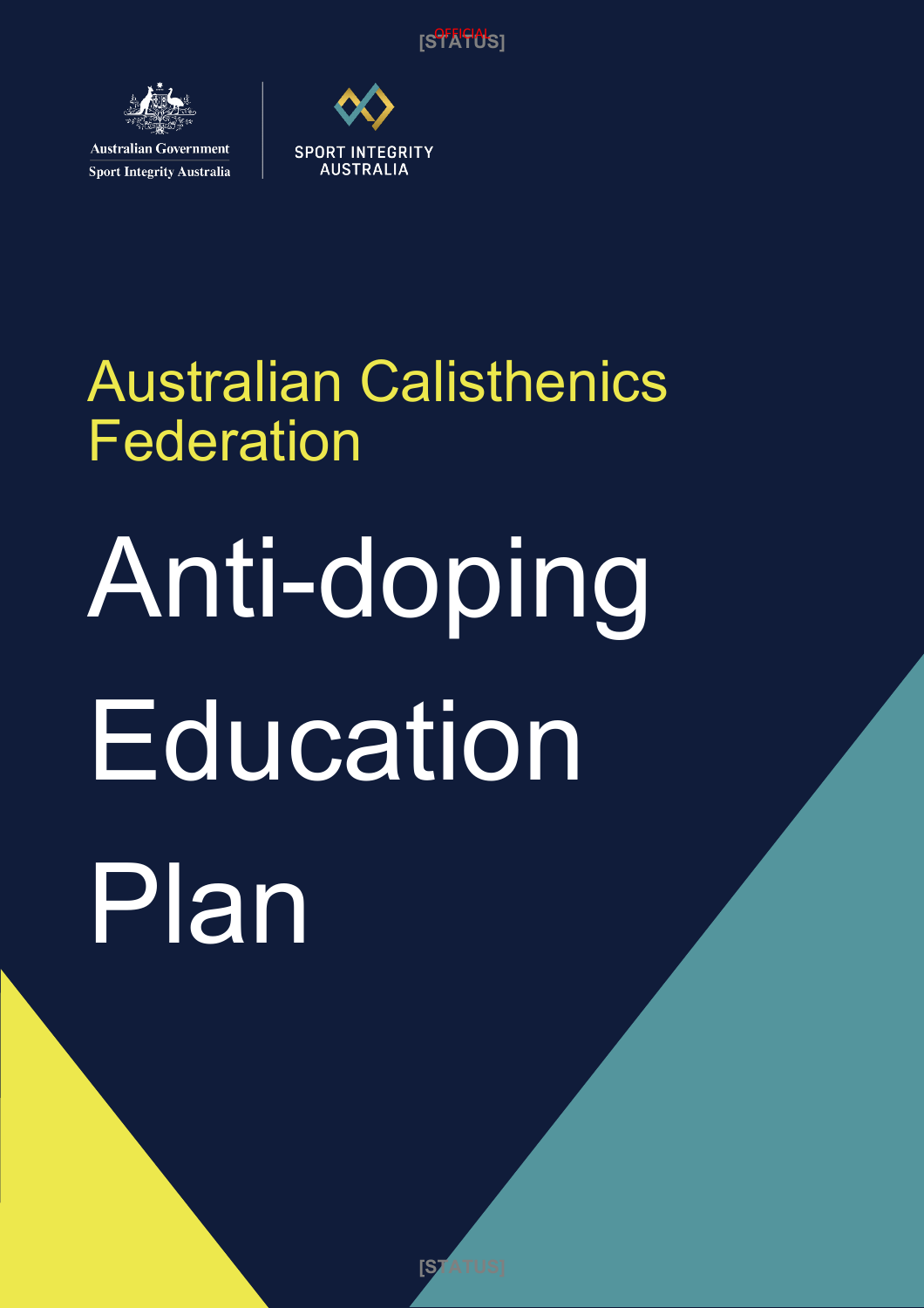

# **Contents**

| <b>Australian Calisthenics Federation Anti-doping Education Plan</b>  |   |
|-----------------------------------------------------------------------|---|
| <b>Introduction</b>                                                   | 3 |
| <b>Plan Development</b>                                               | 3 |
| <b>Commitment</b>                                                     | 3 |
| <b>Education Plan Compliance Model</b>                                | 4 |
| <b>Conclusion</b>                                                     | 4 |
| <b>Attachments</b>                                                    | 5 |
| Attachment A – Required and Recommended Education                     | 5 |
| Attachment B - Australian Calisthenics Federation Delivered Education | 5 |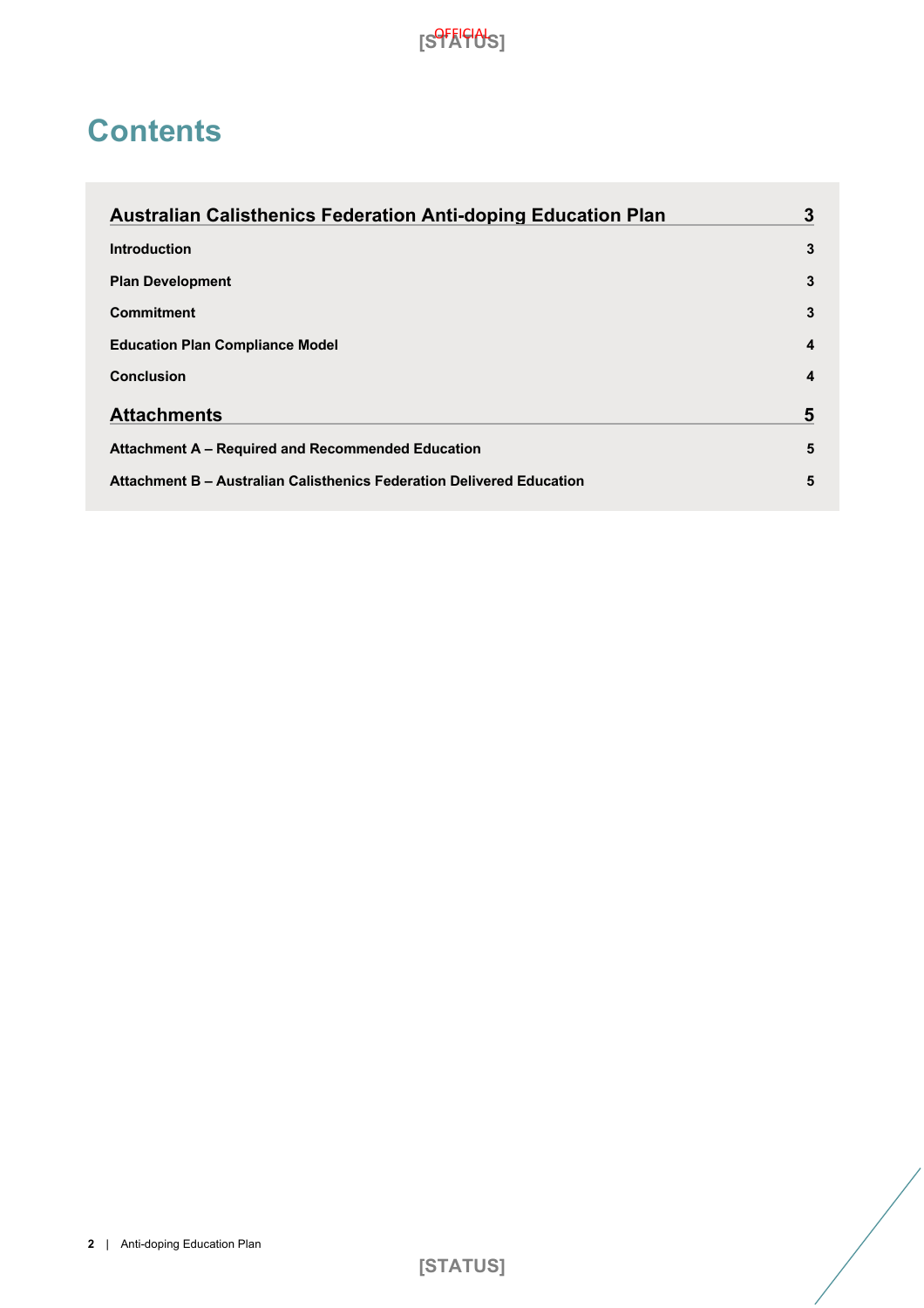### [S<sup>QFFIC</sup>IOS]

# **Australian Calisthenics Federation Anti-doping Education Plan**

#### **Introduction**

Education is key to protecting the health and wellbeing of athletes and upholding the integrity of Australian sport. This Education Plan outlines the required and recommended education interventions for all members of Australian Calisthenics Federation as per your Anti-Doping policy and the World Anti-Doping Code International Standard for Education (ISE).

#### **Plan Development**

Under the ISE, Sport Integrity Australia is required to ensure specific cohorts receive anti-doping education - either via online or face to face education. A key intent of the ISE is that athletes should receive education prior to being tested.

To satisfy these requirements, the following cohorts are required to receive anti-doping education:

- Any athletes included in Registered, National or Domestic Testing Pools
- Any athletes and support personnel\* competing or involved in National and International events, championships or competitions
- Any athletes and support personnel\* competing or involved in leagues subject to User Pay testing
- Any athletes and support personnel\* returning from an anti-doping rule violation sanction

Other groups outside these categories are recommended to receive anti-doping education. The type of education for each cohort is outlined in following attachments:

**Attachment A – Required and Recommended Education -** Outlines the anti-doping education requirements and recommendations for Australian Calisthenics Federation members at each level including those delivered by Australian Calisthenics Federation.

**Attachment B – Australian Calisthenics Federation Delivered Education -** allows for additional Australian Calisthenics Federation delivered education not listed in Attachment A to be included. This is not compulsory to complete.

#### **Commitment**

Sport Integrity Australia will provide:

- Government-funded or user pay face to face/virtual education sessions
- Access to a range of free online anti-doping education materials, targeted to each level of sport
- A suite of resources to promote education, including social media tiles, posters, videos and digital resources
- Regular communication to Australian Calisthenics Federation to support Australian Calisthenics Federation in implementing this plan.
- Where practical, assistance with eLearning completion reports for Australian Calisthenics Federation.

Australian Calisthenics Federation will be responsible for:

- Mandating the completion of education requirements as outlined in **Attachment A.**
- Promoting recommended education interventions as outlined in **Attachment A**, by providing resources to State Sporting Organisations and Clubs, and promoting anti-doping education in communication materials.
- Coordinating face to face education sessions with Sport Integrity Australia, including providing adequate facilities and support.

\*Support Personnel includes any coach, trainer, manager, agent, team staff, official, medical, paramedical personnel, parent or any Other Person working with, treating or assisting an Athlete participating in or preparing for sports Competition. See articles 1.3.1.1 and 1.3.1.2 of anti-doping policy for further information.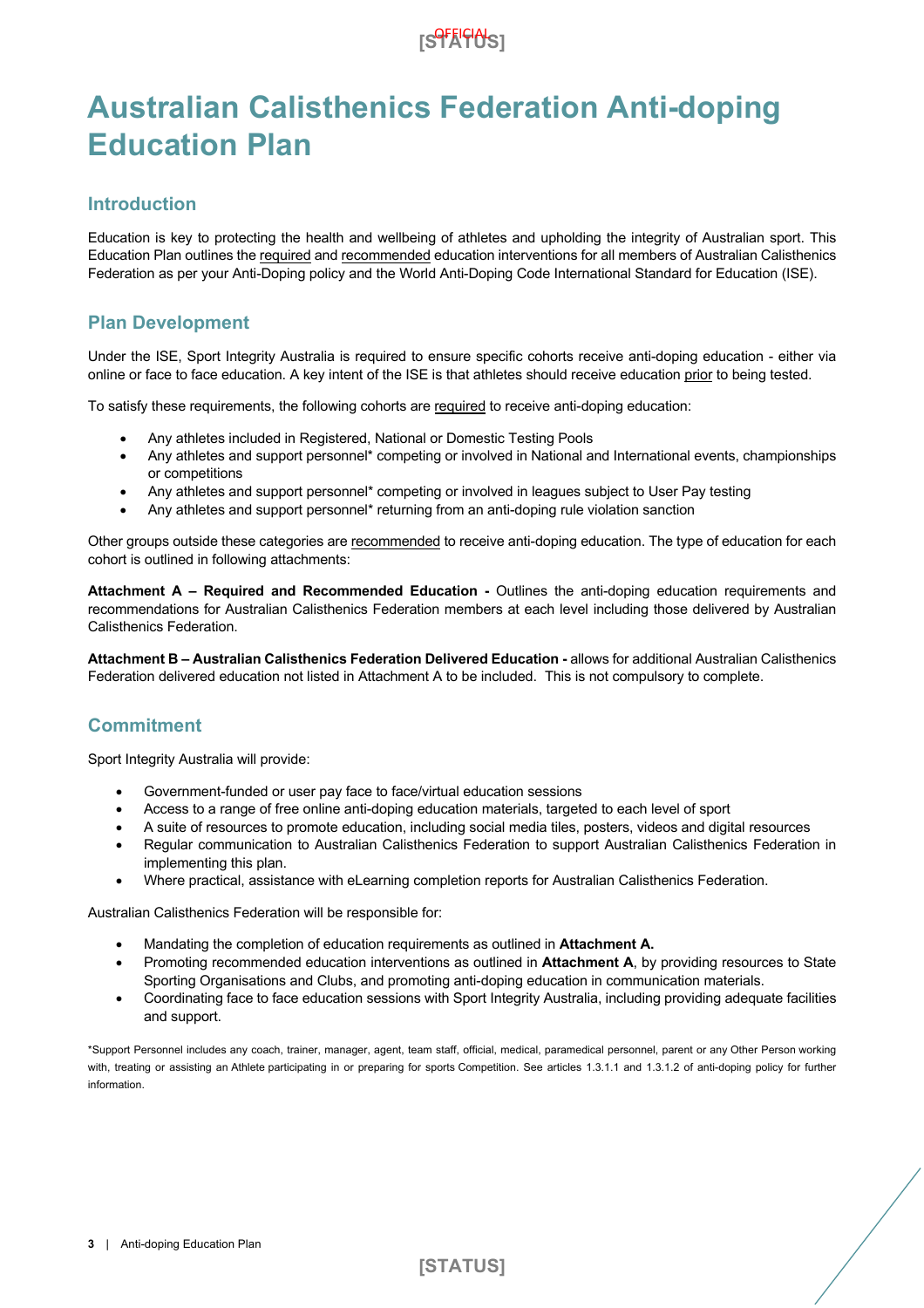

#### **Education Plan Compliance Model**

The following criteria will be used when assessing education implementation for the purpose of ensuring compliance with the Australian National Anti-Doping Policy (Articles 12.1, 12.2, 12.4 and 17) and the Sport Recognition Agreement (clause j ii)

- Endorsing the education plan via email confirmation
- Education requirements are communicated to specified athlete and support personnel and monitored through online completion records of eLearning courses and attendance at face to face or virtual education sessions (where relevant)
- Anti-doping resources are shared with State Sporting Organisations,
- Australian Calisthenics Federation communicates effectively and efficiently with Sport Integrity Australia to implement this plan
- Australian Calisthenics Federation promotes education across all athlete levels as evidenced via emails, newsletters, social media posts, and event packs etc.
- Australian Calisthenics Federation implements an anti-doping tab on their website with policy and links to education and other resources.

For the purpose of the Sport Integrity Australia Compliance Model, Australian Calisthenics Federation may be asked to provide evidence of how they have implemented this plan at various levels. (e.g.: by providing emails to state organisations, social media posts, newsletters) The Plan will be reviewed annually to assess implementation and compliance, allow for changes in response to any evolving threats, and to incorporate new education resources developed by Sport Integrity Australia.

#### **Conclusion**

This Education Plan is a partnership between Sport Integrity Australia, who will support this plan through the provision of education resources and interventions, and Australian Calisthenics Federation, who is responsible for implementing this plan within their sport. Through this plan, together we aim to reduce the risk of anti-doping rule violations, either deliberate or inadvertent, protect the health and wellbeing of Australian Calisthenics Federation athletes, and uphold the integrity of Australian **Calisthenics** Calisthenics **Calisthenics** Calisthenics **Federation**.

Acceptance of this education plan can be by way of email confirmation.